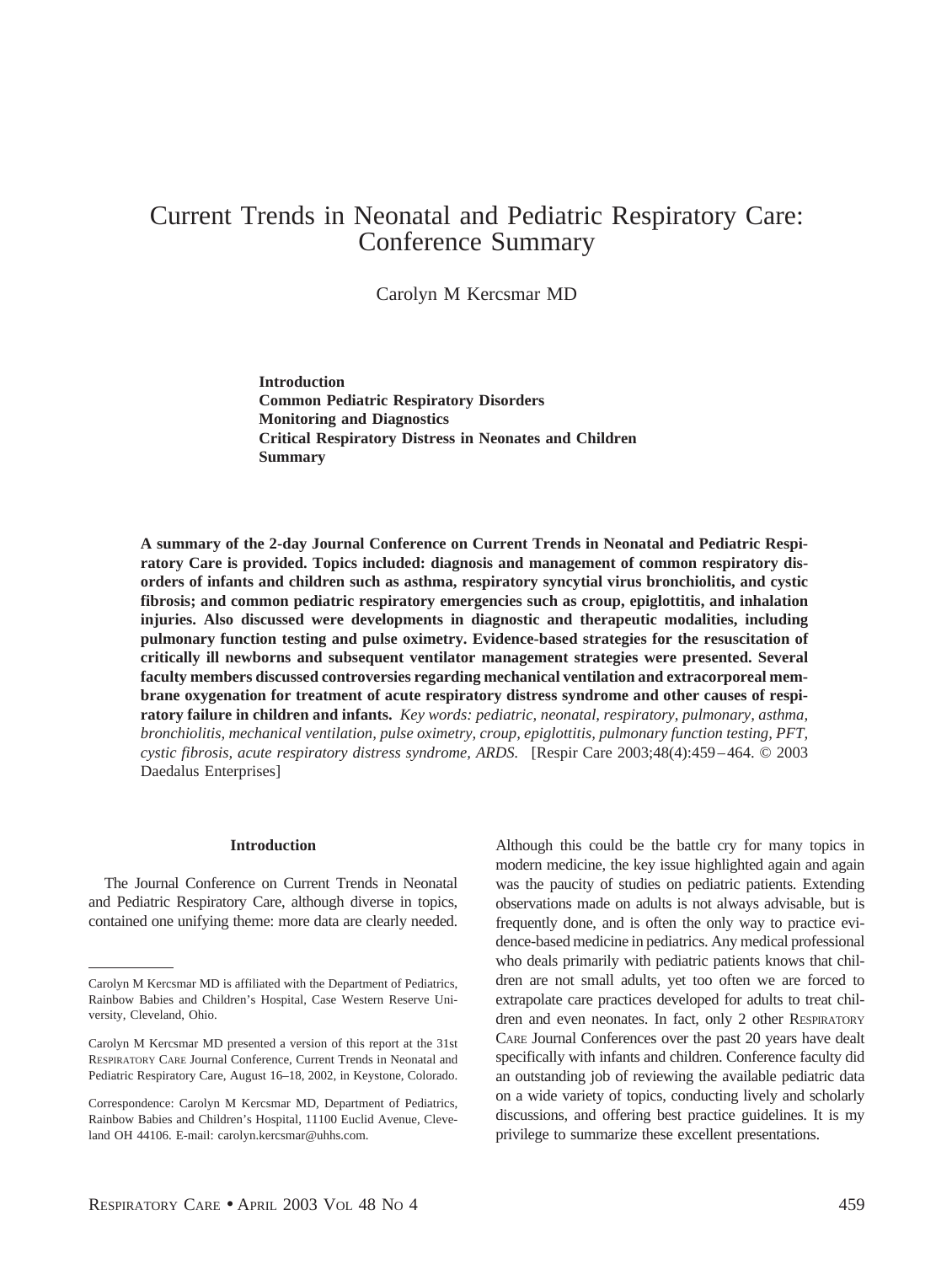### **Common Pediatric Respiratory Disorders**

Asthma remains the single most common chronic disorder of childhood, affecting over 10% of children. Despite great advances in understanding the pathophysiology of asthma and the development of effective medications for controlling and treating symptoms, substantial controversy remains as to the optimal management of acute and chronic asthma. The management of acute asthma is in general a far easier task than controlling chronic asthma. Patients who present to the emergency department or hospital are a captive population, and there are relatively few medications for treatment of status asthmaticus. The use of well-designed care paths can remove care practices that add cost but do not add benefit. Tracking the application of the care path and the outcomes from its use can provide powerful data for designing best practice care. Although there are relatively few studies on pediatric patients, assessment-driven care paths with well defined treatment options and discharge criteria appear to be highly effective in improving quality of care, decreasing length of stay, and decreasing cost of care.

The management of chronic asthma is often stymied by a number of factors, including inter-individual variability of response to medications, environmental exposures, and difficulty with adherence. Fortunately, most asthmatics can remain nearly symptom-free with the use of low-dose inhaled corticosteroids (ICS); however, a number of patients will require another controller medication in order to avoid frequent symptoms and maintain normal pulmonary function. Although numerous studies performed with adult asthmatics support the addition of a long-acting  $\beta$  agonist to the low-dose ICS regimen, there are very limited data from children. In adults the combination of low-dose ICS and a long-acting  $\beta$  agonist controls asthma as well as or better than a higher dose of steroids. However, the very limited data from pediatric patients suggest that that additive effect might not occur in children. Other treatment options exist and can be used to keep the ICS dose low, an important factor in the management of pediatric asthma. This is clearly a subject about which more data from pediatric patients are critical.

If asthma is the most common chronic disease of childhood, then bronchiolitis and respiratory syncytial virus are the most common serious acute illnesses in infants and young children. Infection is ubiquitous, and all children have serologic evidence of infection by 3–5 years of age; those under age 2 years are at the greatest risk of developing serious lower respiratory tract infection. In infants, children, and adults, symptoms include rhinitis, cough, and fever, but infants and children typically develop wheezing. Viral infection of the airways causes a profound inflammatory response, with vascular engorgement in the airway wall, cellular infiltration, and mucus hypersecretion. Ventilation-perfusion mismatch ensues and hypoxemia develops. Between 1 and 3% of infants infected with respiratory syncytial virus require hospitalization, and of these up to 3% die. Craig Black<sup>1</sup> noted that despite aggressive research there is still no effective cure, preventive vaccine, or effective treatment. Care remains largely supportive, and consists of adequate hydration, supplemental oxygen, nasal suctioning, and, in some cases, administration of an aerosolized bronchodilator. In general, epinephrine has been more effective than selective  $\beta$  agonists. There are ongoing efforts at developing an effective vaccine, but much more study is needed. The state of the art for respiratory syncytial virus bronchiolitis can be summarized with the word "no": we currently have no cure, no effective preventative measure, no vaccine, no effective treatments, and not even consensus on how to apply supportive care. I am always humbled by how easily we are defeated by invisible agents of infectious disease.

Jeff Wagener<sup>2</sup> reminded us that, unlike asthma and bronchiolitis, cystic fibrosis (CF) is essentially an "orphan disease," affecting about 30,000 individuals in the United States. However, the consequences of the illness are enormous, and essentially all affected individuals have a shortened life span. Major advances have been made in understanding the genetics and cell biology of CF, but a cure or definitive therapy is not at hand. Since nearly all CF patients die from respiratory causes, major emphasis is on treating the respiratory signs and symptoms that lead to progressive, severe chronic obstructive pulmonary disease. In order to control the airway disease, multiple modalities are used to remove excess mucus, decrease inflammation, and control chronic infection. A variety of inhalable medications can help accomplish these goals. Long-acting  $\beta$ agonists are probably superior to short-acting  $\beta$  agonists in improving pulmonary function. The mucolytic agent dornase alfa can thin airway mucus by cleaving the deoxyribonucleic acid released from the enormous number of neutrophils contained in the airways, and by thinning the mucus, can improve mucus clearance and preserve pulmonary function. A variety of airway clearance techniques can help remove airway secretions. Although the identities of the CF genes are known, a cure is not yet in hand. The research needs in this area are enormous. The role of the respiratory therapist is substantial in the treatment of CF, as the majority of treatment is directed at preventing loss of pulmonary function, maintaining respiratory health, and treating pulmonary exacerbations. New therapies being developed are targeting more effective and potent anti-inflammatory drugs, agents that restore normal electrolyte transport across the airway epithelium, and, ultimately, gene therapy to correct the genetic defect early in life in order to obliterate CF pulmonary disease entirely. Oh, to be put out of a job!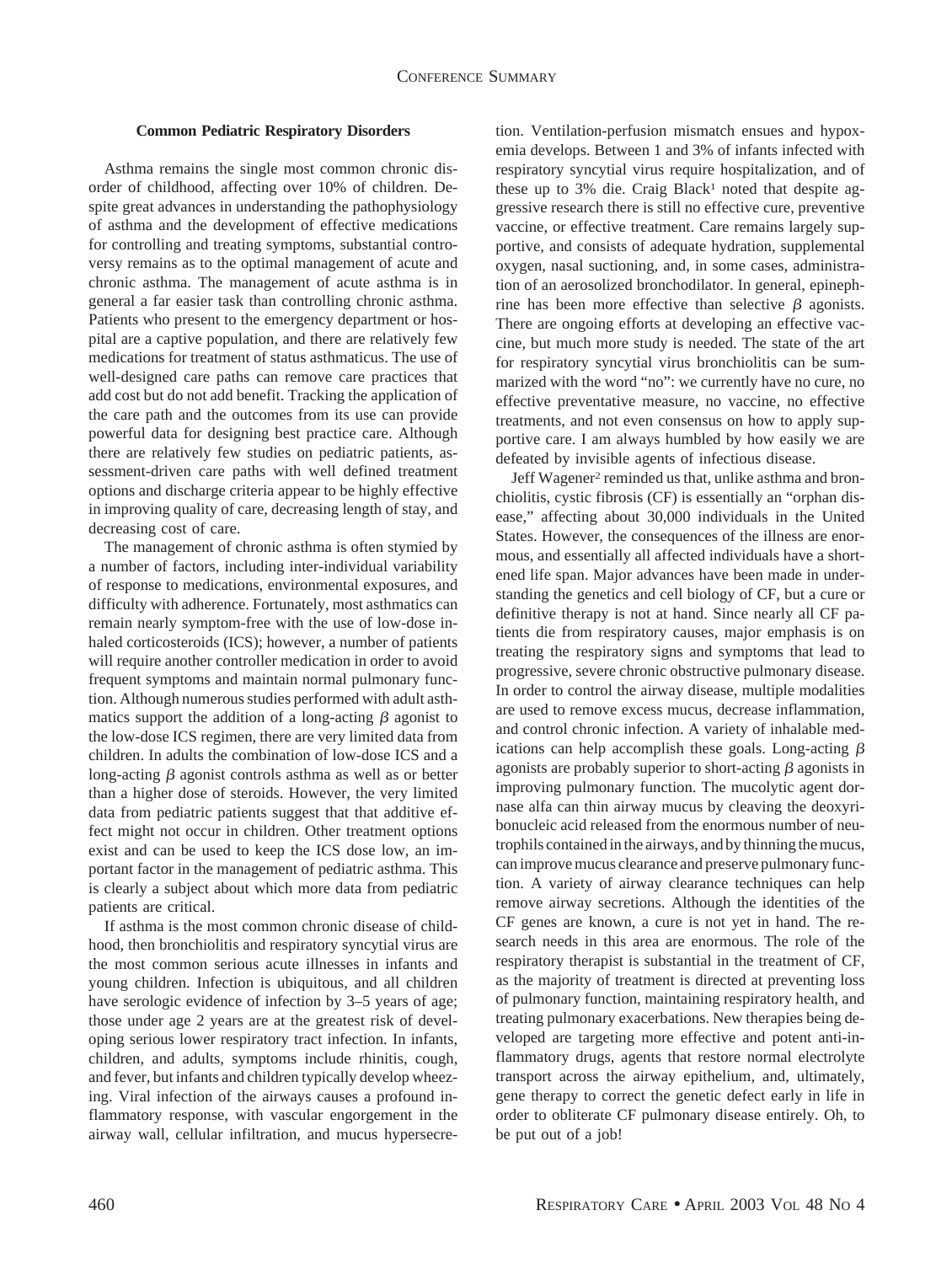Alex Rotta3 presented an excellent summary of the most common causes of respiratory emergencies in children. These pulmonary emergencies always engender fear and anxiety in both parents and health care providers. Although illness that compromises the airway is often an emergency in a patient of any age, children have unique characteristics (a relatively large head, small subglottic space encircled by the cricoid cartilage, and loosely attached connective tissue where edema easily accumulates) that put them at special risk in such situations. In dealing with airway obstruction in children, the risks of rapid worsening and progression to respiratory arrest must be understood and recognized by all medical personnel. The signs of respiratory distress and impending respiratory failure may be subtle and should be familiar to health care providers.

Croup, like bronchiolitis, remains an extremely common infectious process of the upper airway. The vast majority of children with infectious croup are treated successfully as out-patients; hospitalization rates range from 1 to 30%, with approximately 2% of those patients requiring intubation. The use of systemic or even high-dose ICS for treatment of croup has certainly reduced the severity of most episodes and shortened the length of hospital stay.

Although epiglottitis has almost been relegated to the medical history books in populations immunized for *Haemophilus influenzae*, sporadic cases do occur, and not all children are immunized. The classic presentation of the disease (acute onset, little prodrome, high fever, toxic appearance, drooling, and tripod posture) rarely occurs. The child with atypical croup (high fever, muffled voice, minimal cough) should be evaluated for epiglottitis, retropharyngeal abscess, or parapharyngeal abscess, the latter two of which are more common entities that may be the "new epiglottitis" in the United States. Bacterial tracheitis is another illness that can mimic epiglottitis, but it, too, is often over-diagnosed.

Acute injury to the airway usually results from aspiration of a foreign body or inhalation of toxic fumes. Toddlers are the primary risk group for foreign-body aspiration (mobile, fearless explorers who are fond of using their mouths to temporarily store food and non-food items while on the move). The esophagus as well as the airway can sequester a foreign body capable of compromising the airway in a more subtle but serious fashion. Suspicion is key as history may be vague or absent (1% of children without history), symptoms can be subtle and mimic other conditions (cough and wheeze suggestive of infection or asthma), radiographs negative (partial obstruction with negative radiograph or non-radiopaque foreign body). As with many aspects of pediatric care, prevention is key. Avoiding accidents by child-proofing the household, careful observation, supervised meal times, and universal use of smoke alarms can prevent most airway injury.

#### **Monitoring and Diagnostics**

Making informed decisions about patient management hinges on the availability of solid data, and the paucity of data from studies of infants and children often hinders the development of best practices for pediatric patients. Some of the difficulty in conducting studies of children is due to the lack of means to obtain objective data and measure outcomes. In recent years new means of measuring pulmonary function in infants and young children have become available, and refinements in existing technology, such as pulse oximetry and capnography, have also occurred.

Stephanie Davis<sup>4</sup> reviewed the advances made in infant pulmonary function testing and the recently reported successes in routine spirometry with toddlers. Capitalizing on the Hering-Breuer reflex, sedated (conscious, using chloral hydrate) infants can "perform" adult-type pulmonary function tests using the raised-volume, rapid-thoraciccompression technique and an infant body box. The infant wears a face mask that covers the nose and mouth and is lightly sealed in place with non-toxic putty. Measures are made during tidal breathing (tidal volume, lung volumes, pulmonary compliance), using standard plethysmographic techniques. For spirometry, at end-expiration the infant receives one or more inflated breaths (to  $30 \text{ cm H}_2\text{O}$ ) until a brief respiratory pause is noted. At end-inspiration an inflatable bladder (secured around the infant's chest with a jacket) inflates to a preset pressure and causes a forced expiratory maneuver. Reproducible, adult-type measures of forced expiratory volumes (forced expiratory volume in the first 0.5 s [FEV<sub>0.5</sub>] or the first 0.75 s [FEV<sub>0.75</sub>], and forced expiratory flow during the middle half of the forced vital capacity  $[FEF_{25-75}]$  and lung volumes can be obtained and response to bronchodilator measured. Prediction equations for normative standard values have been reported, thus making feasible comparative measures among subjects for both clinical use and research.

Another age group that poses particular challenges to obtaining objective measures of pulmonary function are those in the 2–5-year-old range, who are too large for infant pulmonary function testing but too young to perform routine spirometry. More experience in this age group has been obtained using forced oscillation technique to obtain measures of airway resistance or reactance. Though these measures have considerable inter-individual variability, they are useful for following intra-individual trends, response to treatment, or inhalation challenge testing. Preschool-age children appear to be able to perform routine spirometry with fairly minimal, albeit expert and patient coaching. The group led by Howard Eigen in Indianapolis recently published 2 reports containing pulmonary function testing data on several hundred normal children5 and CF patients.<sup>6</sup> In their hands the technique appears valid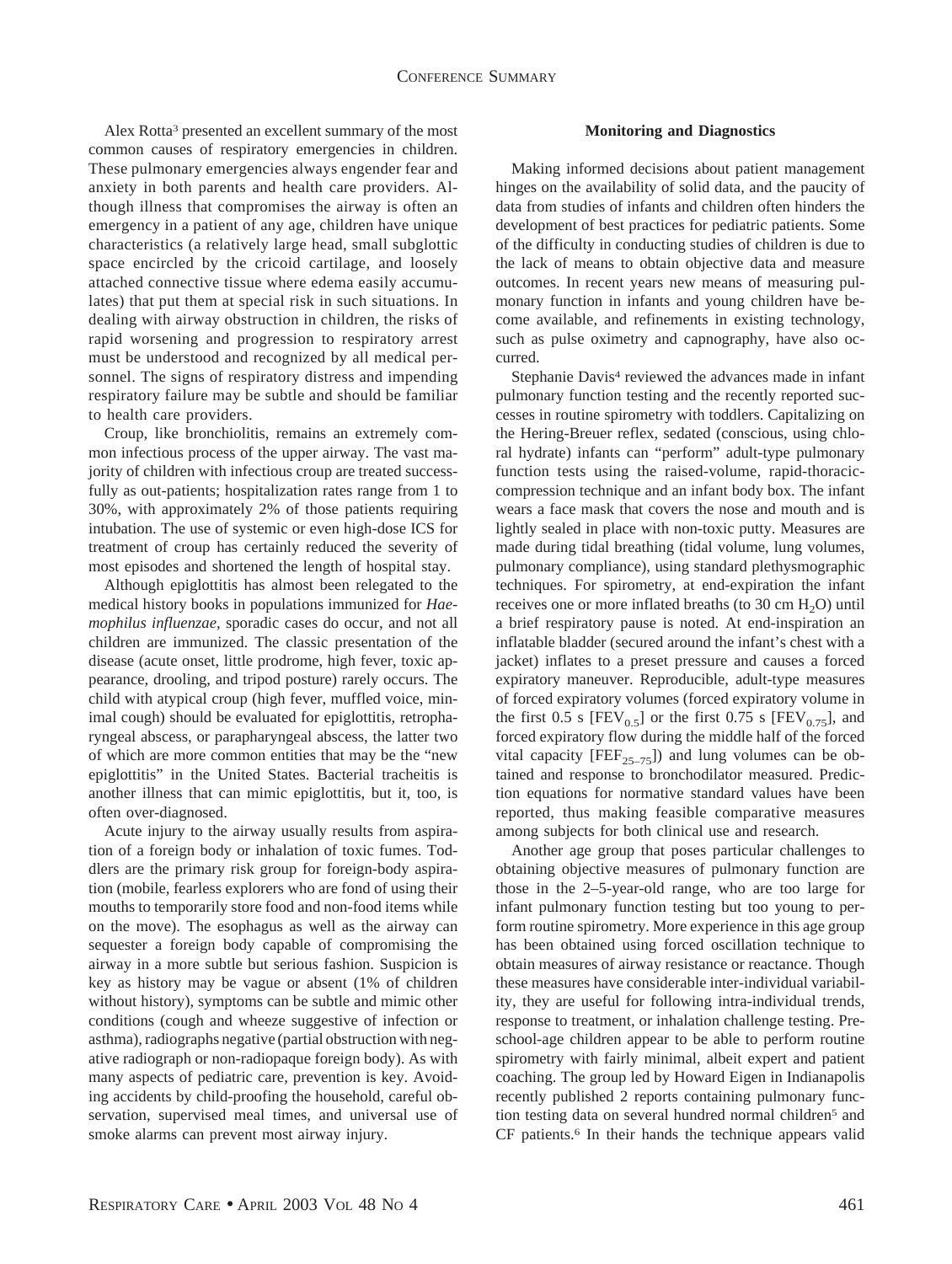and reproducible; hopefully their expertise will be replicable by other groups. Lastly, other non-spirometry, noninvasive, objective measures of pulmonary function useful in infants and young children are being developed. Measurement of the nitric oxide, carbon monoxide, and inflammatory mediators (leukotrienes, pH) contained in exhaled breath may provide insight into the inflammatory milieu of the airways.

Devices to noninvasively measure oxyhemoglobin saturation and exhaled carbon dioxide have been available for some time. Advances in technology have substantially increased the reliability and quantity of data obtained in a variety of patient scenarios. In contrast to the theme of needing more data, the questions posed by John Salyer,7 concerned what to do with these large data sets and how to interpret the results. Are patient outcomes different because we can continuously monitor oxygenation and exhaled carbon dioxide? And what is the most useful format in which to provide data to managing health care personnel? Several examples were provided. Perhaps one of the best roles for capnography is determination of endotracheal tube placement during intubation for operative anesthesia and anesthesia monitoring. Pulse oximetry has been improved by Masimo signal extraction technology (SET) which compensates for motion artifact and produces a more accurate and reliable reading. The ready availability of fairly inexpensive oximeters has resulted in the pulse oximetry measure becoming the "fifth vital sign" as well as being continuously monitored in a variety of clinical situations. Unfortunately, the availability of these data does not always result in improved clinical outcomes, either because the data are not used appropriately or because they do not provide any more useful information than standard clinical assessment. A systematic approach is warranted for evaluating the usefulness of pulse oximetry measurements in a variety of clinical settings, such as pre-operative and postoperative monitoring.

## **Critical Respiratory Distress in Neonates and Children**

Neonatology espouses several preventive strategies, including preventing prematurity and preventing adverse consequences associated with the birthing process. Unfortunately, prematurity is still a major problem, but more informed guidelines for directing neonatal resuscitation have been established. Tom Wiswell<sup>8</sup> reviewed the recently released, evidence-based guidelines for many aspects of neonatal resuscitation, but cautioned that substantial evidence is lacking for most of the recommendations. New practices include not suctioning the airway in the case of meconium aspiration, unless the infant is not vigorous, use of 100% oxygen and not room air or other oxygen concentrations for resuscitation, and volume expansion with normal saline or Ringers lactate but not albumin. Ethical issues should also be considered; for instance, for whom should resuscitation not be instituted (certain fatal genetic conditions, extreme prematurity) and when should efforts be discontinued? The paucity of data on the short-term and long-term morbidity and mortality of neonatal resuscitation efforts was noted.

Ric Rodriquez discussed the current state of the art of neonatal respiratory distress syndrome (RDS). He reminded us that extremely small, immature babies are now surviving and that the incidence of RDS is inversely related to gestational age and birth weight. The pathophysiology of RDS is related to surfactant deficiency and structural immaturity of the airways and lungs and is complicated by respiratory and metabolic acidosis, epithelial and endothelial injury, and the release of inflammatory mediators and cytokines. Administration of exogenous surfactant has improved survival and reduced some complications (eg, pneumothorax) but unfortunately has not reduced the rate of bronchopulmonary dysplasia (BPD) development. In fact we are experiencing a BPD epidemic. Ventilator strategies may in part be responsible for the prevalence of BPD, but data supporting this notion are incomplete. Optimal ventilator strategies for managing RDS are not well characterized. The permissive hypercapnia ventilation strategy popular for ventilating older children is not well studied with neonates. There is probably little difference in the major outcomes of developing BPD or dying, but risk of intestinal perforation may be higher. There appears to be a resurgence in the popularity of continuous positive airway pressure (CPAP) and some data that CPAP is associated with less need for mechanical ventilation, shorter duration of mechanical ventilation for those babies requiring intubation, and a lower incidence of BPD in infants with RDS. There is also interest in using inhaled nitric oxide to treat RDS, but this is still quite experimental. Data thus far suggest that inhaled nitric oxide, an expensive therapy, does not reduce mortality, but it may decrease the need for extracorporeal membrane oxygenation and decrease the incidence of BPD.

Steven Donn9 discussed in great depth the use of noninvasive and invasive mechanical ventilation of neonates, the goals of which are to produce acceptable gas exchange, decrease work of breathing, assure patient comfort, and minimize the risk of lung injury. Echoing Ric Rodriguez's comments,10 Steven indicated that the "new BPD" occurs in extremely small premature infants who have very different ventilator needs than seen in the previous decade. These extremely premature babies have substantially less alveolarization and fibrosis, but continue to have inflammatory changes; BPD results from a combination of barotrauma, volutrauma, and biotrauma. Protective strategies for ventilator management should be paramount, but again the data set is incomplete regarding selection of the best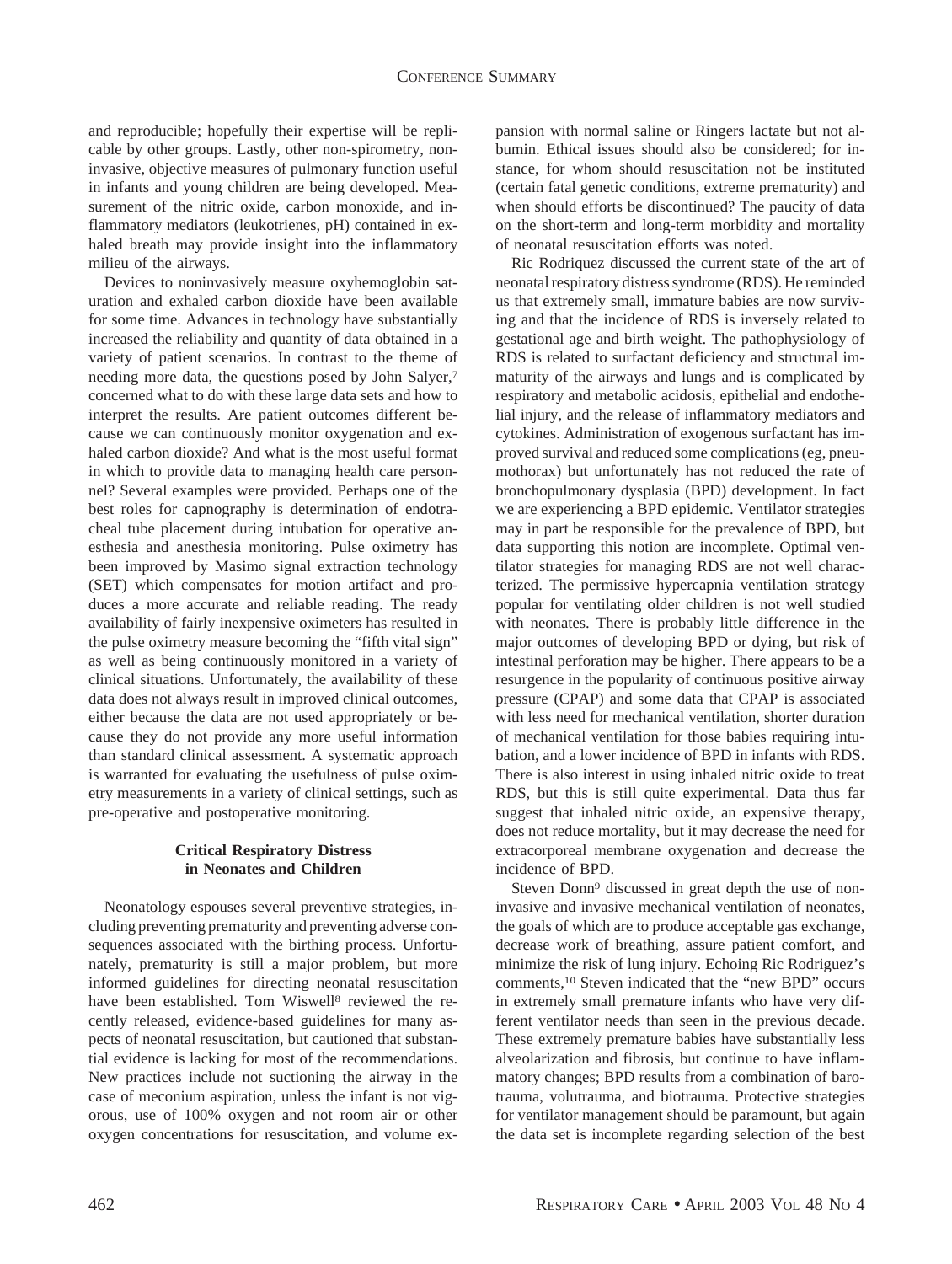options. Outcome measures need to focus on both shortterm and long-term morbidity. In spite of the aforementioned revival in the use of CPAP, there have been no randomized, controlled trials to examine its efficacy or even safety in the era of surfactant replacement therapy. Though the uncontrolled experience at some centers suggests that early use of CPAP decreases the need for mechanical ventilation and perhaps decreases BPD, the impact on neurologic outcomes is uncertain. In contrast to the old modality of CPAP there are numerous new mechanical ventilation strategies that, in theory, could more effectively improve gas exchange, but data on comparative efficacy with respect to important clinical outcomes await further study.

The use of specialty gases, including nitric oxide, was discussed by Tim Myers.11 In addition to its use in treating RDS, inhaled nitric oxide could have salutary effects on other airway and pulmonary vascular diseases by virtue of its actions as a vascular smooth muscle relaxant and antiinflammatory. Unfortunately, the results with some conditions, such as persistent pulmonary hypertension, have been mixed. The best results (reduced need for ECMO) are obtained when inhaled nitric oxide is combined with highfrequency oscillatory ventilation (HFOV). Nitric oxide does not appear to be useful for congenital diaphragmatic hernia management.

Helium-oxygen mixture (heliox) is another specialty gas that can provide a bridge therapy by decreasing the work of breathing in the presence of air flow obstruction. Best results occur in children with croup and post-extubation stridor, as might be expected given the highly turbulent flow seen in those conditions. Results of heliox use in asthma and bronchiolitis have been less impressive and consistent. Also, the "specialty mixing" of some not-sospecial gases (oxygen and carbon dioxide) might prove useful in the post-operative management of infants following repair of complex cyanotic congenital heart disease. Use of subambient oxygen concentrations can help maintain patency of the ductus arteriosus. Tim described a novel method for safely and effectively delivering such hypoxic gases. The efficacy of such maneuvers remains controversial and needs more study.

Doug Hansell12 delivered a compelling and impassioned discussion on the uses and efficacy of ECMO. He carefully pointed out that the definition of ECMO is prolonged extracorporeal support for patients with reversible cardiac and/or respiratory disease unresponsive to maximal medical therapy. In addition the selection of patients for whom ECMO is an appropriate therapy is critical: best results are obtained when criteria for use are restricted to patients for whom the managing physician believes the chances of dying are  $> 80\%$  without a trial of ECMO. Although ECMO is not used in premature infants, based on a report from the United Kingdom,<sup>13</sup> it might be considered the new gold standard for term neonates suffering acute respiratory failure and who meet the inclusion criteria previously mentioned. Survival rates of 80–94% have been reported for ECMO candidates with conditions such as RDS, persistent pulmonary hypertension of the newborn, and meconium aspiration syndrome. Questions that remain to be answered include refining the inclusion criteria for use of ECMO, particularly in pediatric patients, and determining the costs and benefits of ECMO compared to other therapies.

Drs Anderson<sup>14</sup> and Cheifetz<sup>15</sup> discussed the related topics of acute respiratory distress syndrome (ARDS) and mechanical ventilation in pediatric patients. Once again the themes of effectively managing the patient with severe lung and even multisystem injury and dysfunction were controversial. Mike Anderson reviewed the experience with using several modalities to treat ARDS: lung-protective ventilator strategies, inhaled nitric oxide, surfactant, prone positioning, and ECMO. The simple maneuver of prone positioning may improve oxygenation in these critically ill children. Inhaled nitric oxide has a similar effect at a much greater cost; the improved oxygenation may be short-lived and might not ultimately affect morbidity or mortality. Surfactant may also improve oxygenation and decrease the duration of ventilation and intensive care. Effect on shortand long-term morbidity and survival needs more analysis. The role of protective ventilator strategies was also discussed, with specific reference to the use of HFOV. The study by Arnold et al<sup>16</sup> was cited as supportive of the early institution of HFOV for treatment of ARDS. Patients who received early HFOV had better outcomes than patients who received conventional ventilation or crossed over to HFOV after a trial of conventional ventilation.

Ira Cheifetz also discussed the use of HFOV in pediatric ARDS and made several critical analyses. His interpretation of the Arnold et al data was that the study, as well as his clinical experience, provided substantial evidence that HFOV was superior to conventional ventilation and argued that it should be instituted as regular therapy, not rescue therapy. The point was made that there is currently little about HFOV that is "nonconventional" and that it should be considered essentially standard of care for ARDS.

Ira also clearly reviewed the utility of noninvasive mechanical ventilation in selected groups of pediatric patients, such as those with neuromuscular disorders and chronic respiratory failure. There are few data to help predict which patients might benefit from noninvasive ventilation, and large randomized trials are sorely needed. The process of extubation and weaning strategies was also discussed. There are no widely accepted criteria for weaning and extubation of pediatric patients. In contrast to studies of adults, in which weaning protocols reduced ventilator time, data currently available suggest that there may be no benefit to using a standardized weaning protocol with chil-